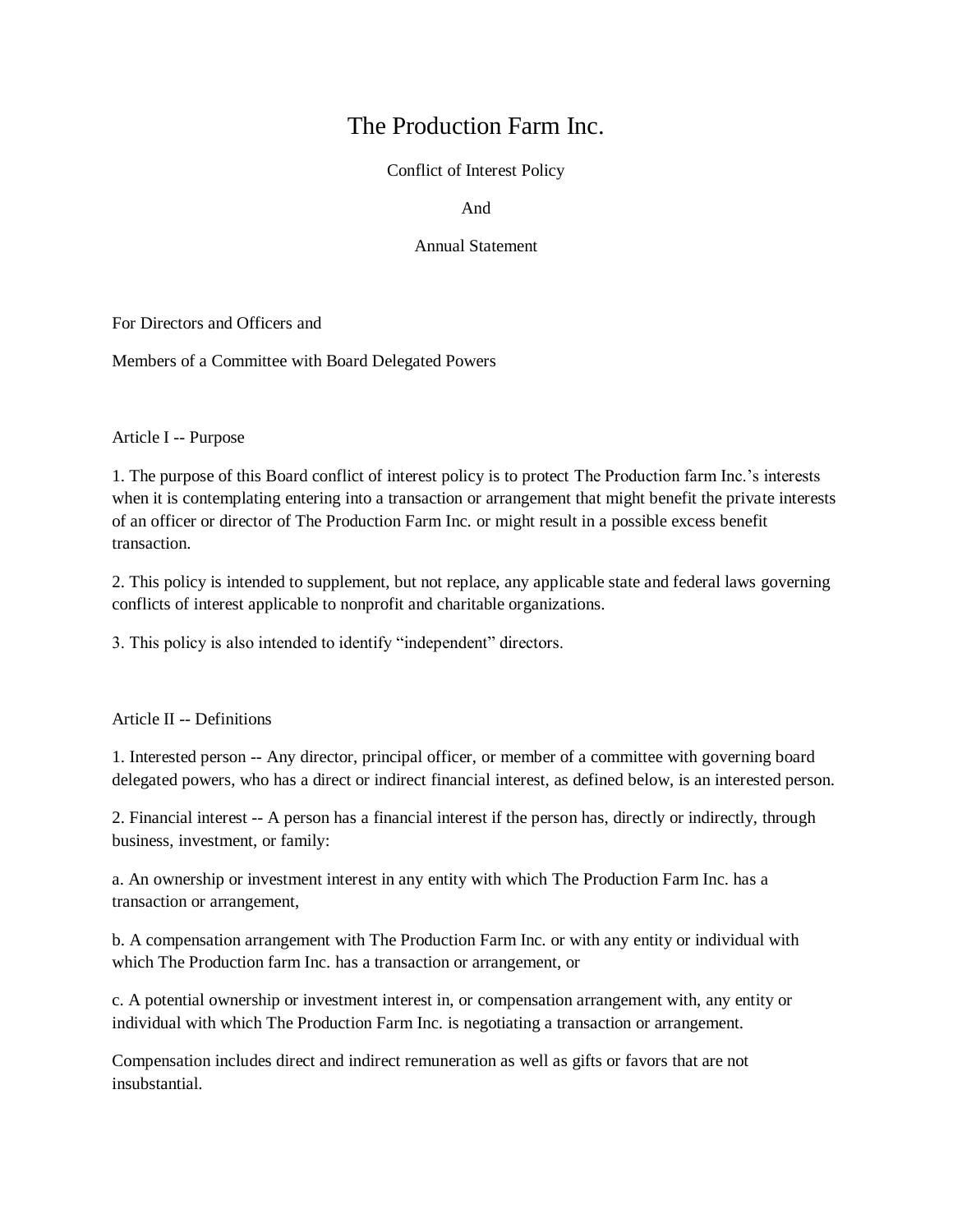A financial interest is not necessarily a conflict of interest. A person who has a financial interest may have a conflict of interest only if the Board or Executive Committee decides that a conflict of interest exists, in accordance with this policy.

3. Independent Director -- A director shall be considered "independent" for the purposes of this policy if he or she is "independent" as defined in the instructions for the IRS 990 form or, until such definition is available, the director --

a. is not, and has not been for a period of at least three years, an employee of The Production Farm Inc. or any entity in which The Production Farm Inc. has a financial interest;

b. does not directly or indirectly have a significant business relationship with The Production Farm Inc., which might affect independence in decision-making;

c. is not employed as an executive of another corporation where any of The Production Farm Inc.'s executive officers or employees serve on that corporation's compensation committee;

and

d. does not have an immediate family member who is an executive officer or employee of The Production Farm Inc. or who holds a position that has a significant financial relationship with The Production Farm Inc.

### Article III -- Procedures

1. Duty to Disclose -- In connection with any actual or possible conflict of interest, an interested person must disclose the existence of the financial interest and be given the opportunity to disclose all material facts to the Board or Executive Committee.

2. Recusal of Self – Any director may recuse himself or herself at any time from involvement in any decision or discussion in which the director believes he or she has or may have a conflict of interest, without going through the process for determining whether a conflict of interest exists.

3. Determining Whether a Conflict of Interest Exists -- After disclosure of the financial interest and all material facts, and after any discussion with the interested person, he/she shall leave the Board or Executive Committee meeting while the determination of a conflict of interest is discussed and voted upon (majority vote of board members). The remaining Board or Executive Committee members shall decide if a conflict of interest exists.

4. Procedures for Addressing the Conflict of Interest

a. An interested person may make a presentation at the Board or Executive Committee meeting, but after the presentation, he/she shall leave the meeting during the discussion of, and the vote on, the transaction or arrangement involving the possible conflict of interest.

b. The President of the Board or Executive Committee shall, if appropriate, appoint a disinterested person or committee to investigate alternatives to the proposed transaction or arrangement.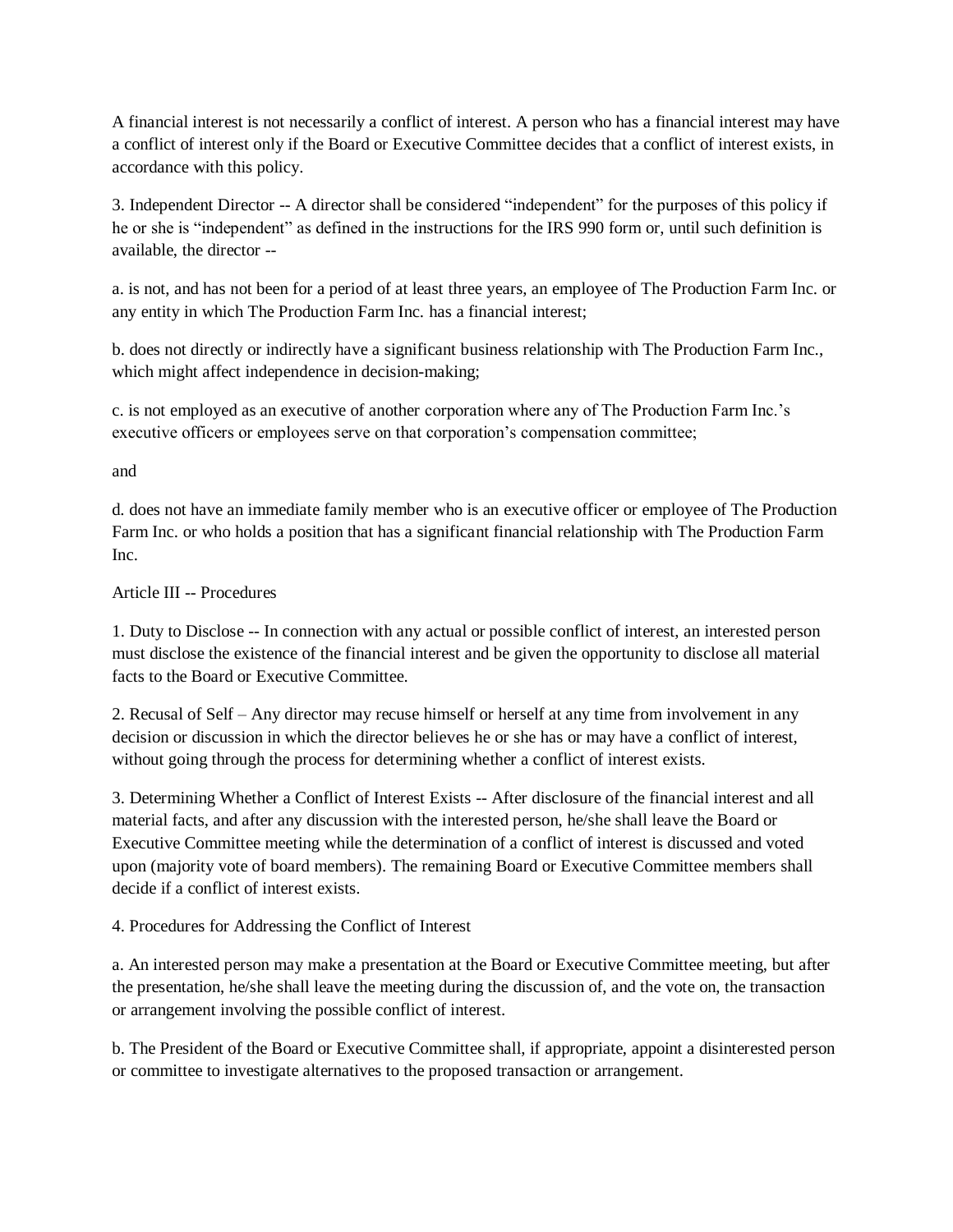c. After exercising due diligence, the Board or Executive Committee shall determine whether The Production Farm Inc. can obtain with reasonable efforts a more advantageous transaction or arrangement from a person or entity that would not give rise to a conflict of interest.

d. If a more advantageous transaction or arrangement is not reasonably possible under circumstances not producing a conflict of interest, the Board or Executive Committee shall determine by a majority vote of the disinterested directors whether the transaction or arrangement is in The Production Farms Inc.'s best interest, for its own benefit, and whether it is fair and reasonable. In conformity with the above determination, it shall make its decision as to whether to enter into the transaction or arrangement.

5. Violations of the Conflicts of Interest Policy

a. If the Board or Executive Committee has reasonable cause to believe a member has failed to disclose actual or possible conflicts of interest, it shall inform the member of the basis for such belief and afford the member an opportunity to explain the alleged failure to disclose, in a previously scheduled board meeting or a special meeting called according to the rules set forth in the bylaws of The Production Farm Inc.

b. If, after hearing the member's response and after making further investigation as warranted by the circumstances, the Board or Executive Committee determines the member has failed to disclose an actual or possible conflict of interest, it shall take appropriate disciplinary and corrective action, for example removal from the board.

Article IV – Records of Proceedings

The minutes of the Board and all committees with board delegated powers shall contain:

a. The names of the persons who disclosed or otherwise were found to have a financial interest in connection with an actual or possible conflict of interest, the nature of the financial interest, any action taken to determine whether a conflict of interest was present, and the Board's or Executive Committee's decision as to whether a conflict of interest in fact existed.

b. The names of the persons who were present for discussions and votes relating to the transaction or arrangement, the content of the discussion, including any alternatives to the proposed transaction or arrangement, and a record of any votes taken in connection with the proceedings.

Article V – Compensation

a. A voting member of the Board who receives compensation for any other jobs performed for The Production Farm Inc., directly or indirectly, from The Production Farm Inc.'s for services is precluded from voting on matters pertaining to that member's compensation.

b. A voting member of any committee whose jurisdiction includes compensation matters and who receives compensation, directly or indirectly, from The Production Farm Inc. for services is precluded from voting on matters pertaining to that member's compensation.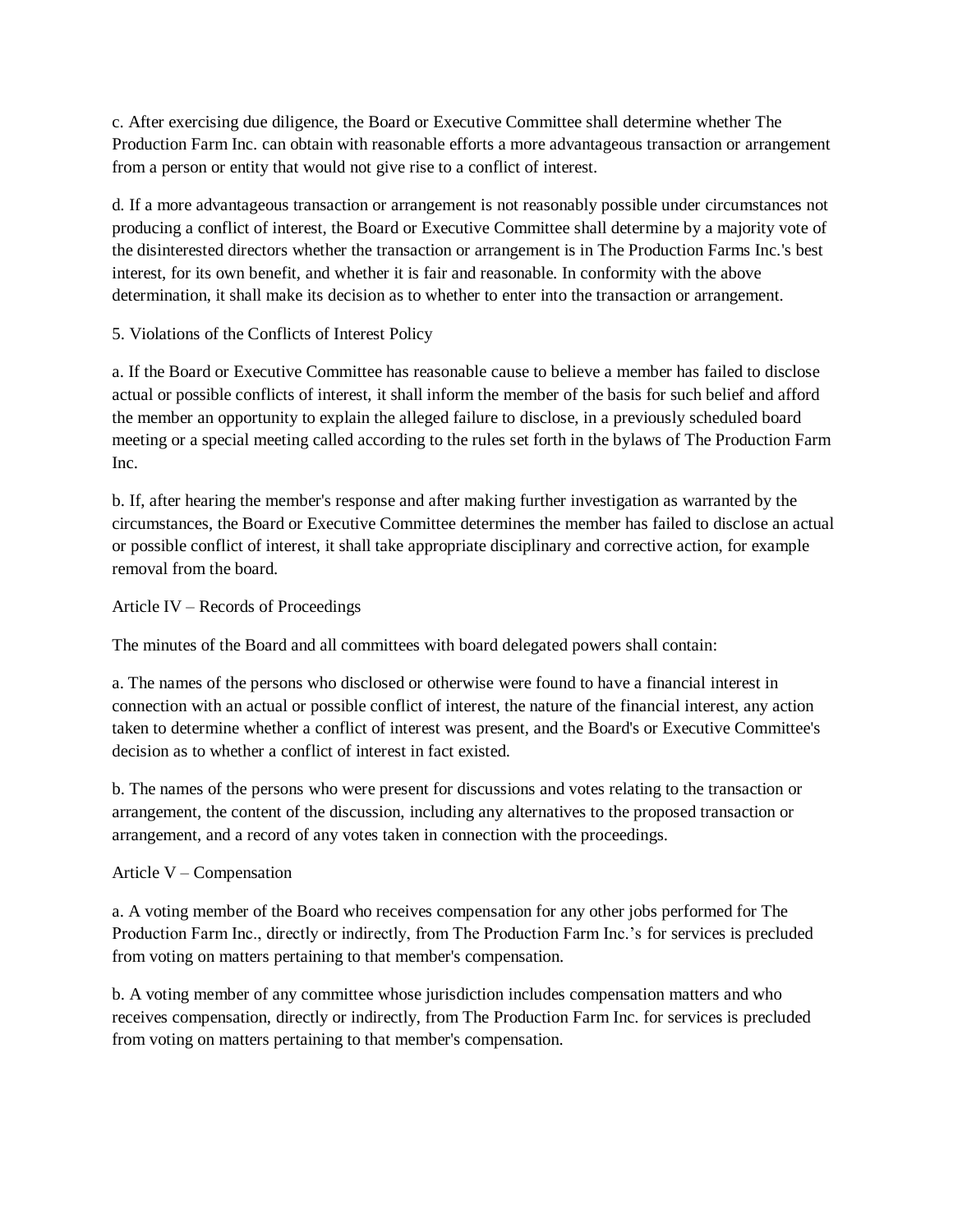c. No voting member of the Board or any committee whose jurisdiction includes compensation matters and who receives compensation, directly or indirectly, from The Production farm Inc., either individually or collectively, is prohibited from providing information to any committee regarding compensation.

Article VI – Annual Statements

1. Each director, principal officer and member of a committee with Board delegated powers shall annually sign a statement which affirms such person:

a. Has received a copy of the conflict of interest policy,

b. Has read and understands the policy,

c. Has agreed to comply with the policy, and

d. Understands The Production Farm Inc. is charitable and in order to maintain its federal tax exemption it must engage primarily in activities which accomplish one or more of its tax-exempt purposes.

2. Each voting member of the Board shall annually sign a statement which declares whether such person is an independent director.

3. If at any time during the year, the information in the annual statement changes materially, the director shall disclose such changes and revise the annual disclosure form.

4. The Executive Committee shall regularly and consistently monitor and enforce compliance with this policy by reviewing annual statements and taking such other actions as are necessary for effective oversight.

Article VII – Periodic Reviews

To ensure The Production Farm Inc. operates in a manner consistent with charitable purposes and does not engage in activities that could jeopardize its tax-exempt status, periodic reviews shall be conducted. The periodic reviews shall, at a minimum, include the following subjects:

a. Whether compensation arrangements and benefits are reasonable, based on competent survey information (if reasonably available), and the result of arm's length bargaining.

b. Whether partnerships, joint ventures, and arrangements with management organizations, if any, conform to The Production Farm Inc.'s written policies, are properly recorded, reflect reasonable investment or payments for goods and services, further charitable purposes and do not result in inurement or impermissible private benefit or in an excess benefit transaction.

Article VIII – Use of Outside Experts

When conducting the periodic reviews as provided for in Article VII, The Production Farm Inc. may, but need not, use outside advisors. If outside experts are used, their use shall not relieve the Board of its responsibility for ensuring periodic reviews are conducted.